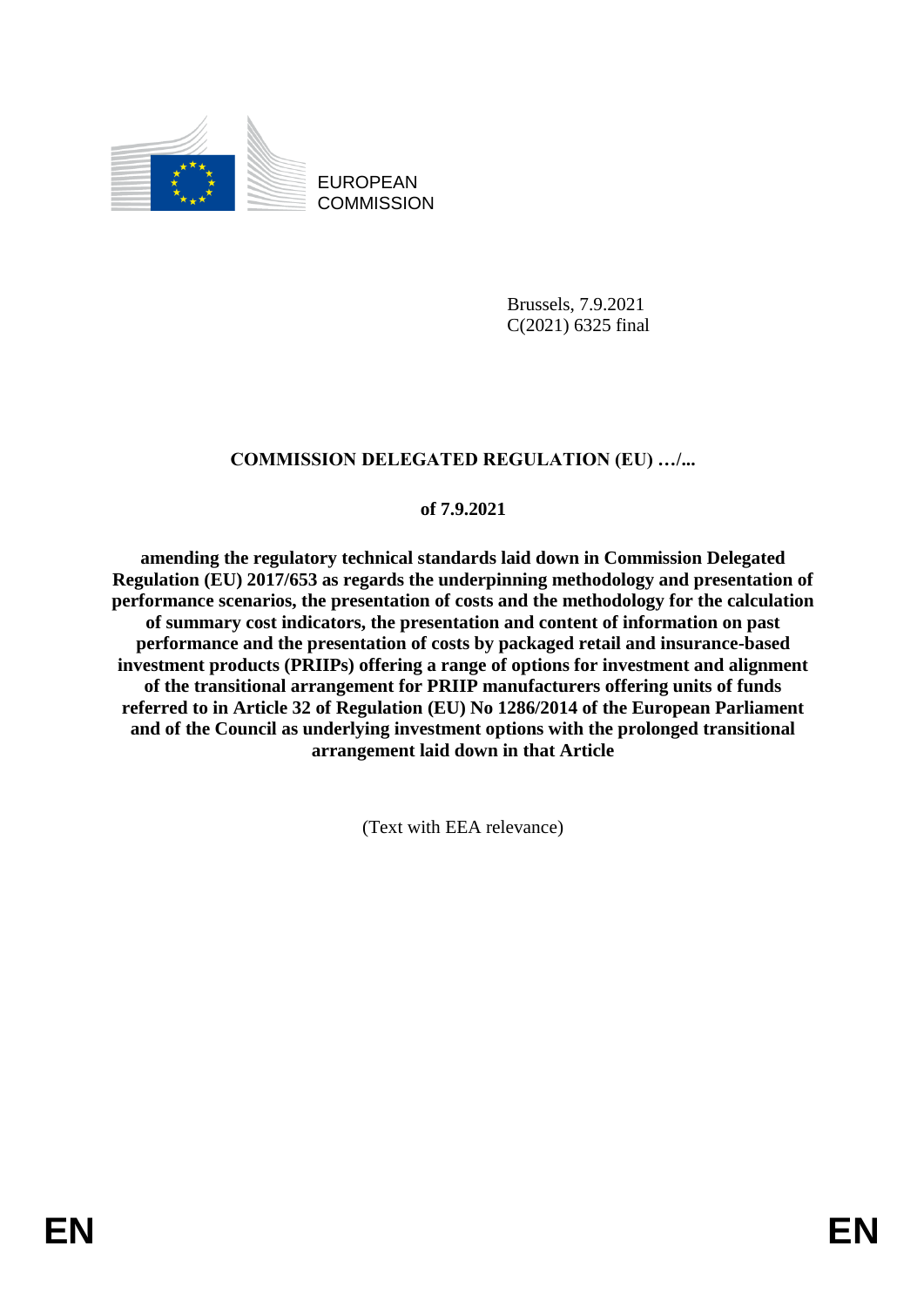## **EXPLANATORY MEMORANDUM**

## **1. CONTEXT OF THE DELEGATED ACT**

Regulation (EU) No 1286/2014<sup>1</sup> requires that manufacturers of 'Packaged Retail and Insurance-based Investment Products' (PRIIPs) draw up 'Key Information Documents' (KIDs) for these products before making them available to retail investors, and those selling or advising on these products to provide the KIDs to retail investors in good time before they buy those products.

Regulation (EU) No 1286/2014 empowers the European Banking Authority established by Regulation (EU) No  $1093/2010^2$ , the European Insurance and Occupational Pensions Authority established by Regulation (EU) No  $1094/2010^3$  and the European Securities and Markets Authority established by Regulation (EU) No 1095/2010<sup>4</sup> (collectively ESAs) with jointly developing regulatory technical standards.

The regulatory technical standards developed by the European supervisory authorities and laid down in Commission Delegated Regulation (EU) 2017/653<sup>5</sup> should specify:

- the presentation and the content of the KID, including methodologies for the calculation and presentation of risks, rewards and costs within the KID (Article 8(5) of Regulation (EU) No 1286/2014),
- the review, revision and publication of the KID (Article 10(2) of Regulation (EU) No 1286/2014); and
- the conditions for fulfilling the requirement to provide the KID in good time to the retail investor (Article 13(5) of Regulation (EU) No 1286/2014).

This delegated regulation amends Delegated Regulation (EU) 2017/653 on regulatory technical standards by setting out, in particular:

 new methodologies underpinning the calculation of appropriate performance scenarios and a revised presentation of these scenarios, to ensure that retail investors do not have inappropriate expectations about the potential return on investment they may receive;

 $\mathbf{1}$ <sup>1</sup> Regulation (EU) No 1286/2014 of the European Parliament and of the Council of 26 November 2014 on key information documents for packaged retail and insurance-based investment products (PRIIPs) (OJ L 352, 9.12.2014, p. 1).

<sup>&</sup>lt;sup>2</sup> Regulation (EU) No 1093/2010 of the European Parliament and of the Council of 24 November 2010 establishing a European Supervisory Authority (European Banking Authority), amending Decision No 716/2009/EC and repealing Commission Decision 2009/78/EC (OJ L 331, 15.12.2010, p. 12).

<sup>&</sup>lt;sup>3</sup> Regulation (EU) No 1094/2010 of the European Parliament and of the Council of 24 November 2010 establishing a European Supervisory Authority (European Insurance and Occupational Pensions Authority), amending Decision No 716/2009/EC and repealing Commission Decision 2009/79/EC (OJ L 331, 15.12.2010, p. 48).

<sup>&</sup>lt;sup>4</sup> Regulation (EU) No 1095/2010 of the European Parliament and of the Council of 24 November 2010 establishing a European Supervisory Authority (European Securities and Markets Authority), amending Decision No 716/2009/EC and repealing Commission Decision 2009/77/EC (OJ L 331, 15.12.2010, p. 84).

<sup>&</sup>lt;sup>5</sup> Commission Delegated Regulation (EU) 2017/653 of 8 March 2017 supplementing Regulation (EU) No 1286/2014 of the European Parliament and of the Council on key information documents for packaged retail and insurance-based investment products (PRIIPs) by laying down regulatory technical standards with regard to the presentation, content, review and revision of key information documents and the conditions for fulfilling the requirement to provide such documents (OJ L 100, 12.04.2017, p. 1).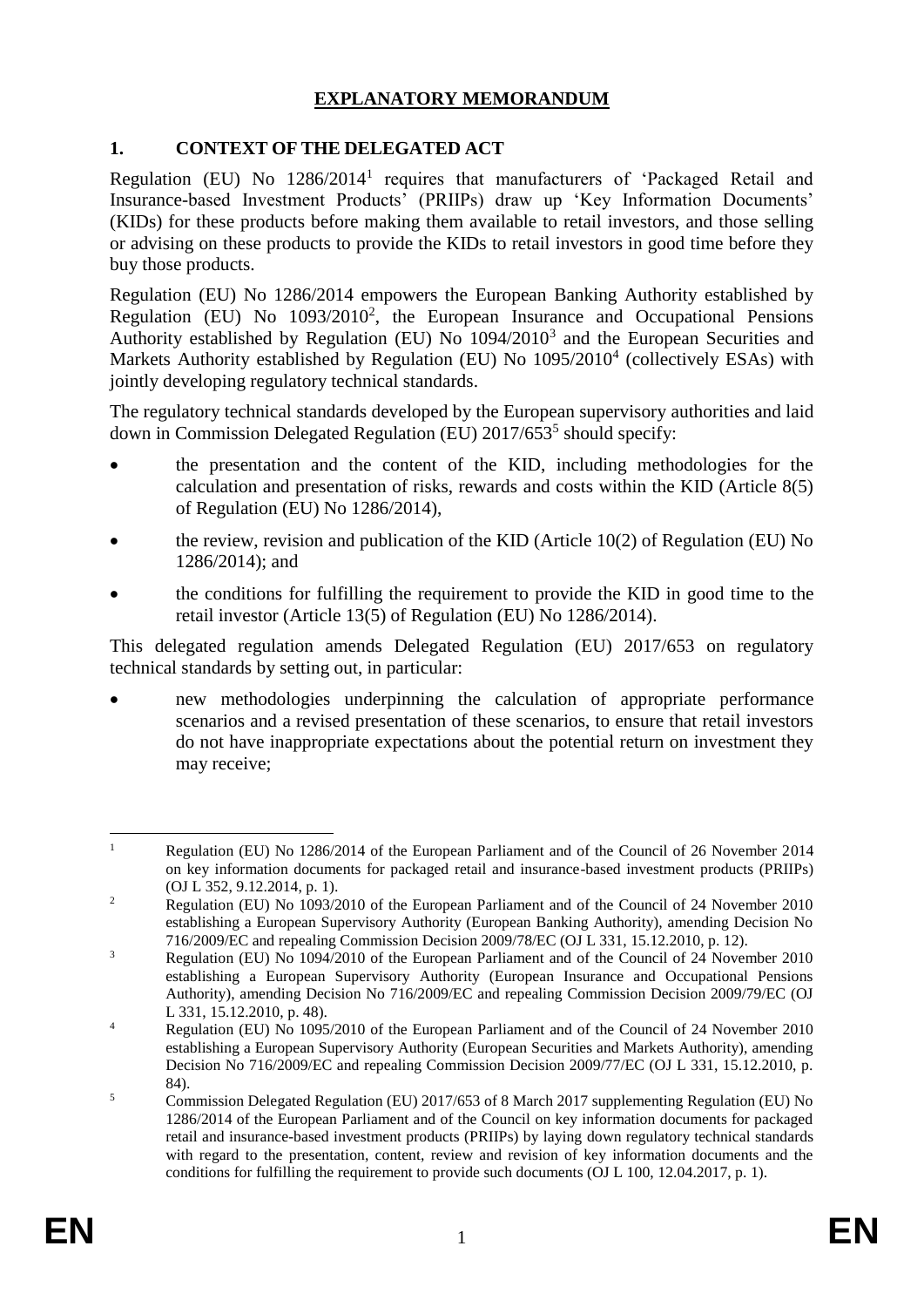- revised summary cost indicators and changes to the content and presentation of information on the costs of PRIIPs to help retail investors better understand the different types of cost structures, as well as to facilitate the use of this information by persons selling or advising about PRIIPs;
- a modified methodology underpinning the calculation of transaction costs to address practical challenges that have arisen when applying the existing rules and issues regarding the application to certain types of underlying investments;
- modified rules for PRIIPs that offer a range of options for investment to ensure more clarity of the information on their cost implications.

This delegated regulation also lays down regulatory technical standards for information on past performance, which is to be provided by certain types of undertakings for collective investment in transferable securities (UCITS), retail alternative investment funds (AIFs), and insurance-based investment products.

This delegated regulation is accompanied by amendments to Directive 2009/65/EC<sup>6</sup> to avoid, from 1 July 2022, that investors receive two pre-contractual disclosure documents, i.e. the PRIIPs KIDs and the 'key investor information' required by that Directive. This will be achieved by clarifying that if UCITS already draw up, provide, revise and translate KIDs, the requirements on 'key investor information' as set out in Articles 78 to 82, and Article 94 of that Directive are consequently satisfied.

This delegated regulation is also accompanied by amendments to Regulation (EU) No 1286/2014<sup>7</sup> to extend the transitional arrangement for certain investment funds laid down in Article 32 of that regulation by six months, i.e. to 30 June 2022. To that end, this delegated regulation lays down a transitional arrangement under Delegated Regulation (EU) 2017/653 that is consistent with the extended transitional arrangement in Regulation (EU) No 1286/2014. It allows manufacturers of PRIIPs that offer investment funds as the only underlying investment options, or alongside other investment options, to continue using, for the purposes of drawing up PRIIPs KID, UCITS 'key investor information' documents drawn up in accordance with Articles 78 to 81 of Directive 2009/65/EC in respect of such funds.

This will ensure continuity in the implementation of Regulation (EU) No 1286/2014 until the amendment to Delegated Regulation (EU) 2017/653 is adopted, by synchronising all the application dates.

This delegated regulation applies from 1 July 2022.

# **2. CONSULTATIONS PRIOR TO THE ADOPTION OF THE ACT**

On 16 October 2019 the European supervisory authorities launched a public consultation on potential amendments to Delegated Regulation (EU) 2017/653, which by its closure on 13 January 2020, had received 100 responses in total.

The European supervisory authorities used the findings from the original consumer testing to inform their opinion on most effective approaches for a retail investors. The consumer testing study that was carried out as part of the effort to develop the existing content of the KID in

<sup>1</sup> <sup>6</sup> Directive 2009/65/EC of the European Parliament and of the Council of 13 July 2009 on the coordination of laws, regulations and administrative provisions relating to undertakings for collective investment in transferable securities (UCITS) (OJ L 302, 17.11.2009, p. 32).

<sup>&</sup>lt;sup>7</sup> Regulation (EU) No 1286/2014 of the European Parliament and of the Council of 26 November 2014 on key information documents for packaged retail and insurance-based investment products (PRIIPs) (OJ L 352, 9.12.2014, p. 1).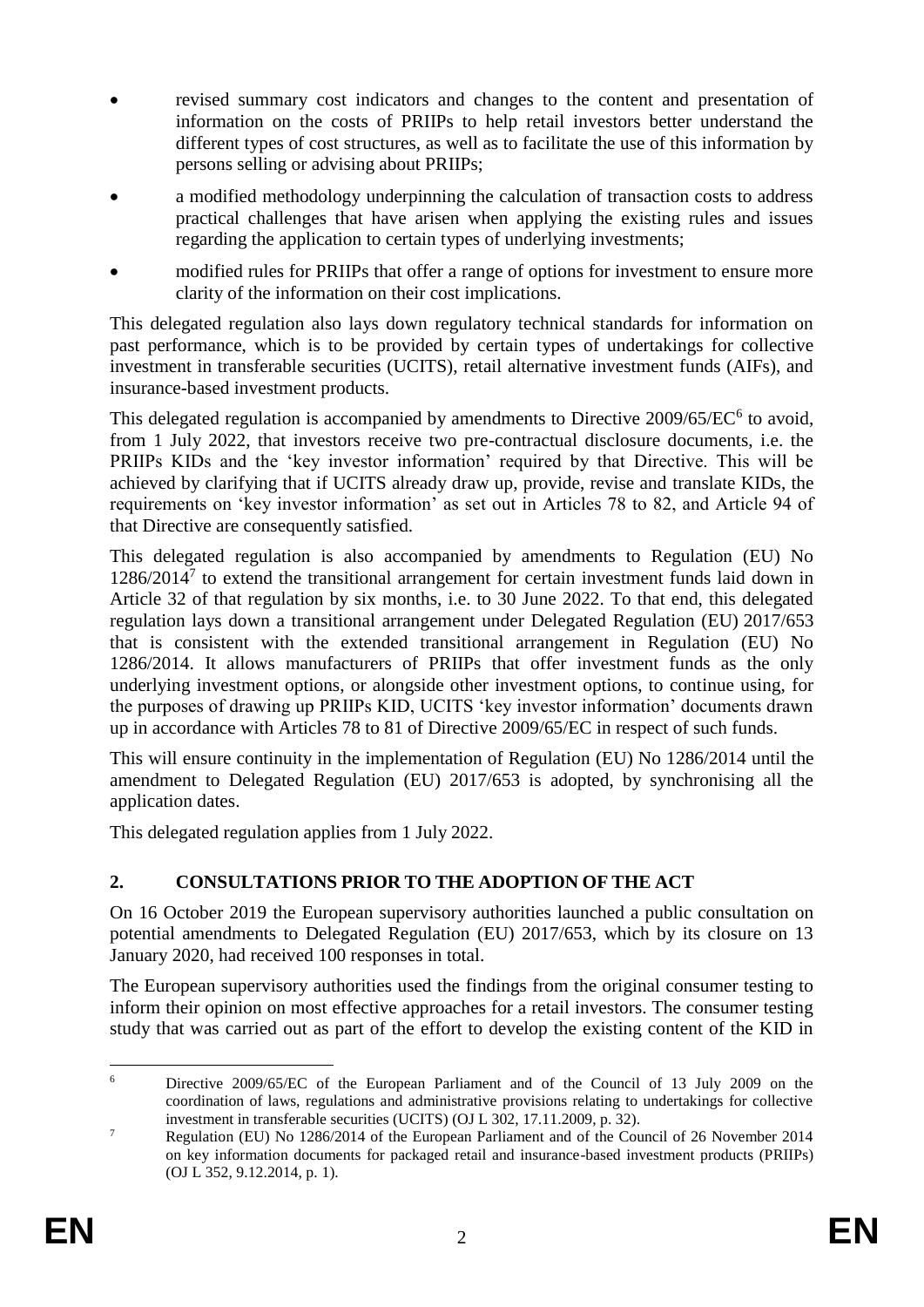2014 and 2015<sup>8</sup> involved many different approaches to presenting information on risk, potential rewards and costs. These included *inter alia* the use of graphs, tables and various types of visual techniques. Given the range of options tested and its depth, the study remains relevant when considering how the KID could be changed.

However, it was considered that additional consumer testing could increase insights into the effectiveness of the current KID and the value of any potential changes. The Commission therefore in cooperation with the European supervisory authorities conducted a targeted consumer testing study that analysed different methods of presenting performance information. The results of the testing were published on 27 February 2020<sup>9</sup>. They helped inform decisions of the European supervisory authorities on revisions to the presentation of this information.

The European supervisory authorities requested the advice of the Banking Stakeholder Group established in accordance with Article 37 of Regulation (EU) No 1093/2010, the Insurance and Reinsurance Stakeholder Group established in accordance with Article 37 of Regulation (EU) No 1094/2010, and the Securities and Markets Stakeholder Group established in accordance with Article 37 of Regulation (EU) No 1095/2010. They also gathered feedback on costs in particular a Roundtable with consumer experts held in December 2019.

The European supervisory authorities prepared a cost - benefit analysis to accompany the draft regulatory technical standards.

# **3. LEGAL ELEMENTS OF THE DELEGATED ACT**

On 3 February 2021, the European supervisory authorities submitted draft regulatory technical standards to the Commission, combining regulatory technical standards developed under Articles 8(5) and 10(2) of Regulation (EU) No 1286/2014. This Delegated Regulation amends the RTS laid down in Delegated Regulation (EU) 2017/653.

Article 1(1) includes in Article 1 of the delegated regulation on '*General information'* section of the KID additional information requirements, namely where a PRIIP manufacturer forms part of a group, specification of that group, and by UCITS or AIF, their compartments or share classes, and management companies, by including certain adapted rules laid down in Commission Regulation (EU) No  $583/2010^{10}$ .

Article 1(2) inserts in the *'What is this product'* section of the KID in Article 2 of the delegated regulation information requirements as regards essential features of UCITS or AIFs, by including certain adapted rules laid down in Commission Regulation (EU) No 583/2010.

Article 1(3) adds in Article 5 of the delegated regulation on *'What are the costs?'* section of the KID a warning that additional costs may be charged by the persons advising on, or selling, the PRIIP and changes the requirements for 'the Composition of costs' table.

Article 1(4) inserts a new paragraph 3 in Article 8 of the delegated regulation on the*'Other relevant information'* section of the KID. It lays down the obligation on certain UCITS, certain AIFs and certain insurance-based investment products, as defined in point 1 of Annex

 $\overline{8}$ <sup>8</sup> Consumer testing study of the possible new format and content of for retail disclosures of packaged retail and insurance-based investment products, published on 10 November 2015.

<sup>&</sup>lt;sup>9</sup> Consumer testing services - Retail investors' preferred option regarding performance scenarios and past performance information within the Key Information Document under the PRIIPs framework

<sup>&</sup>lt;sup>10</sup> Commission Regulation (EU) No 583/2010 of 1 July 2010 implementing Directive 2009/65/EC of the European Parliament and of the Council as regards key investor information and conditions to be met when providing key investor information or the prospectus in a durable medium other than paper or by means of a website (OJ L 176, 10.7.2010, p. 1).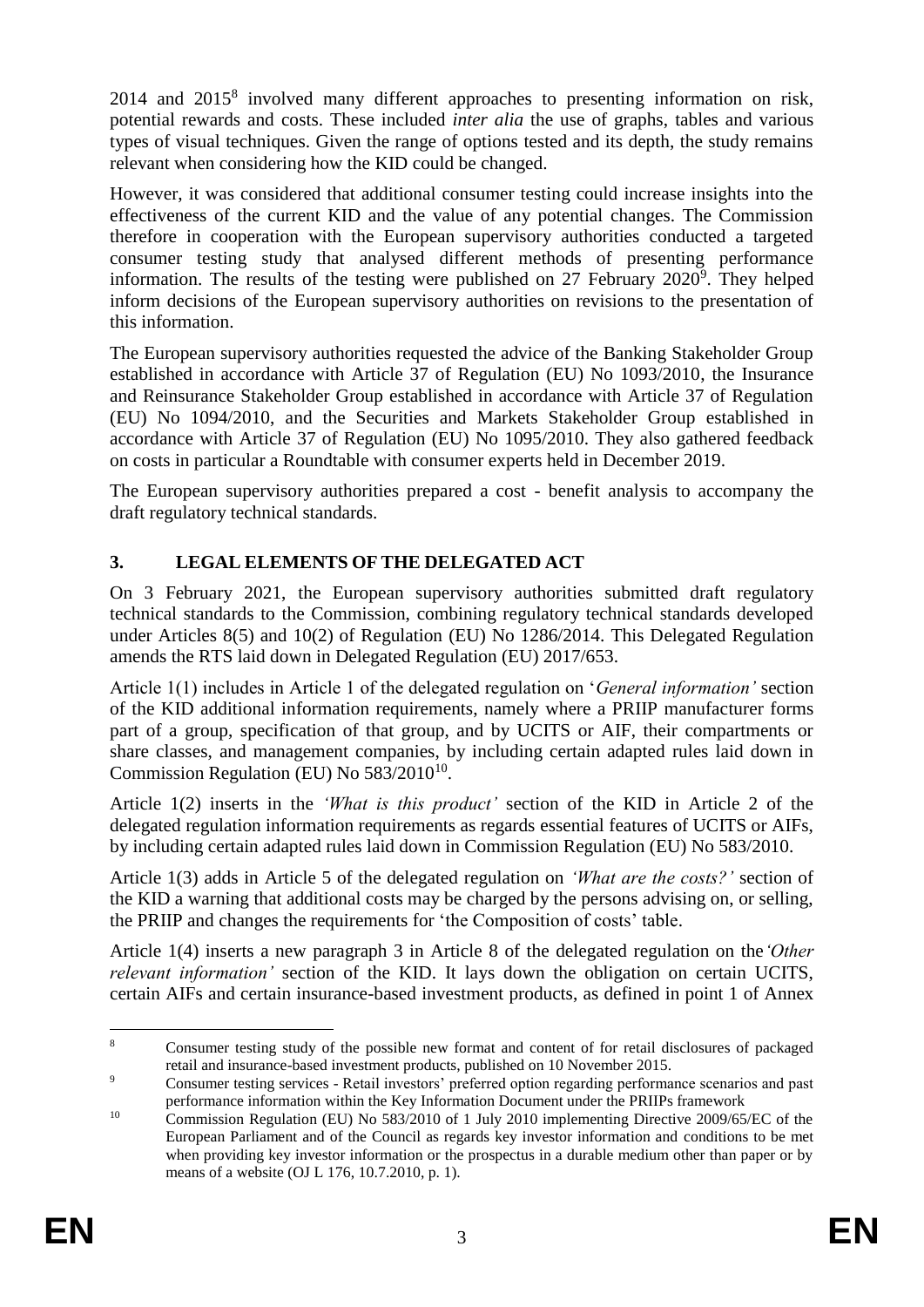VIII to the delegated regulation, to include a link to the website, or a reference to a document, on the information about past performance published in accordance with that Annex VIII.

Article 1(5) changes the title of Chapter II of the delegated regulation to 'Specific provisions on the KID by PRIIPs offering a range of options for investment'.

Article 1(6) amends Article 10 of the delegated regulation in respect of PRIIPs offering a range of options for investment which cannot provide information regarding those underlying investment options within a single, concise, stand-alone KID to clarify the nature of the key information document to be provided.

Article 1(7) and (8) delete provisions in Articles 11 and 12 of the delegated regulation in respect of an indication where the specific information on each underlying investment option is located; amended Article 10 maintains that requirement. In addition, Article 1(8) deletes paragraph 2 of Article 12 of the delegated regulation due to the end of the temporal exemption for UCITS and relevant retail AIFs laid down in Article 32 of Regulation (EU) No 1286/2014.

Article 1(9) replaces Article 13 of the delegated regulation on *'What are the costs?'* section in the generic KID. The new Article 13 covers both situations where the costs of the PRIIP other than the costs of the underlying investment options can and cannot be provided in a single figure. In the case of the former, it also provides that these costs are presented separately from the costs of the underlying investment options.

Article 1(9) also replaces Article 14 of the delegated regulation on '*Specific information on each underlying investment option*'. The new Article 14 requires PRIIP manufacturers to clarify whether the specific information includes all the costs of the PRIIP and, where relevant, is consistent with the requirement laid down in Article 8(3) of the delegated regulation on information on past performance. The specific information supplements the generic KID. By replacing Article 13 and Article 14 of the delegated regulation, Article 1(9) and Article 1(10) delete provisions addressing situations where a PRIIPs offers UCITS and relevant retail AIFs as options for investment, due to the end of the temporary exemption for UCITS and relevant retail AIFs laid down in Article 32 of Regulation (EU) No 1286/2014.

Article 1(10) inserts a new Chapter IIa into the delegated regulation setting out specific KID requirements for certain UCITS and AIFs. These cover investment compartments, share classes, fund of funds, master-feeder structures and structured funds. Chapter IIa includes certain adapted rules laid down in Commission Regulation (EU) No 583/2010.

Article 1(11) adds in Article 15(2) of the delegated regulation a new criterion for reviewing the KID if the performance scenarios are based on representative benchmarks or proxies.

Article 1(12) inserts a new Chapter IVa containing a single Article 17a on the use of crossreferences to other sources of information.

Article 1(13) aligns the application deadline laid down in the third paragraph of Article 18 with the end of the temporary exemption laid down in Article 32 of Regulation (EU) No 1286/2014.

Article 1(14) replaces Annex I to Delegated Regulation (EU) 2017/653 on *'Template of the Key Information Document'* with the text in Annex I to this regulation. It, in particular, adds information on authorisation to the KID template, where applicable and a heading for the term or maturity of the PRIIP.

Article 1(15) lays down that provisions in Annex II to this Regulation amend Annex II on *'Methodology for the presentation of risk'* to the delegated regulation. In particular, it clarifies the assignment of market risk measure classes and allows PRIIP manufacturers to increase the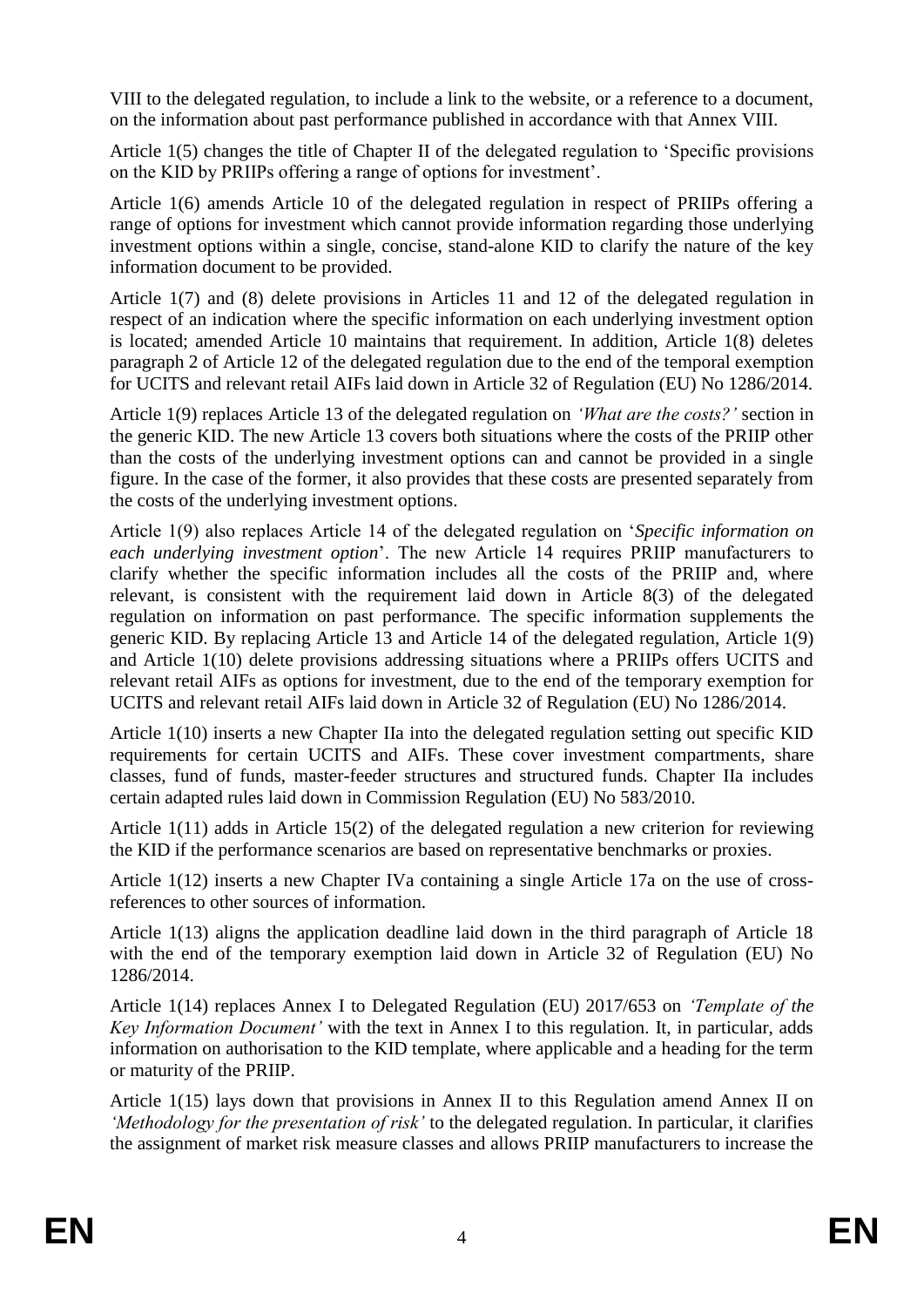summary risk indicator (SRI) number if they consider that the summary risk indicator does not adequately reflect the risks of the PRIIP.

Article 1(16) lays down that the text in Annex C to this Regulation amends Annex III on *'On presentation of SRI'* to the delegated regulation. It introduces new narratives underneath the format template presenting the summary risk indicator in the KID, adapts the conditions for the inclusion of warnings and also addresses those Category 1 PRIIPs that have no initial investment amount.

Article 1(17) replaces Annex IV to the delegated regulation on '*Performance scenarios*' with the text in Annex IV to this regulation. Annex IV sets a new methodology underpinning the calculation of performance scenarios for UCITS and AIFs, except for structured UCITS and structured AIFs and other Category 2 PRIIPs, such as unit-linked insurance-based investment products. Under the new methodology, unfavourable, moderate, and favourable performance scenarios show a range of future outcomes as an estimate from a distribution of past returns of the PRIIP or a relevant benchmark. The calculation considers different points within certain parameters, including the input data for at least ten years (or the recommended holding period plus 5 years in the case of PRIIPs with a recommended holding period of more than 5 years). The new methodology retains the methodology for calculations of stress scenarios under the delegated regulation as a relevant indicator of very adverse market events. As regards other PRIIPs, Annex IV adapts the methodology laid down in the delegated regulation by allowing PRIIP manufacturers to show more conservative results by using lower percentiles of the estimated distribution of future returns used to generate the scenarios, provided justified cases of a material risk that the scenarios might lead to inappropriate expectations arise.

Article 1(18) replaces Annex V to the delegated regulation on *'Methodology for the presentation of performance scenarios'* with the text in Annex V to this regulation. Annex V, among others, introduces adjusted templates for the presentation of performance scenarios for single and regular investment or premium PRIIPs as well as a new template for PRIIPs that may be called or cancelled automatically before the end of the recommended holding period if certain predefined conditions are met. Next to performance scenario disclosures at the half and complete recommended holding period, these templates retain the standardised one year holding period to provide a common point of comparison across PRIIPs with different recommended holding periods, as well as to demonstrate the impact of exiting the investment early.

Article 1(19) lays down that the text in Annex VI to this Regulation amends Annex VI to the delegated regulation on *'Methodology for the calculation of costs'*. Annex VI, *inter alia*, maintains the reduction in yield indicator as the underlying method to calculate the main summary total cost indicator with some adjustments to the return assumption used, it addresses potential negative transaction costs by adapting the arrival price methodology including for PRIIPs that do not generate enough transactions to eliminate market movement with enough statistical certainty.

Article 1(20) replaces Annex VII to the delegated regulation on *'Presentation of costs'* with the text in Annex VII to this regulation. Annex VII, among other things, sets out the structure of two separate tables, with a first table showing only aggregated figures in monetary and percentage terms, and the second one showing a breakdown per type of costs, requires new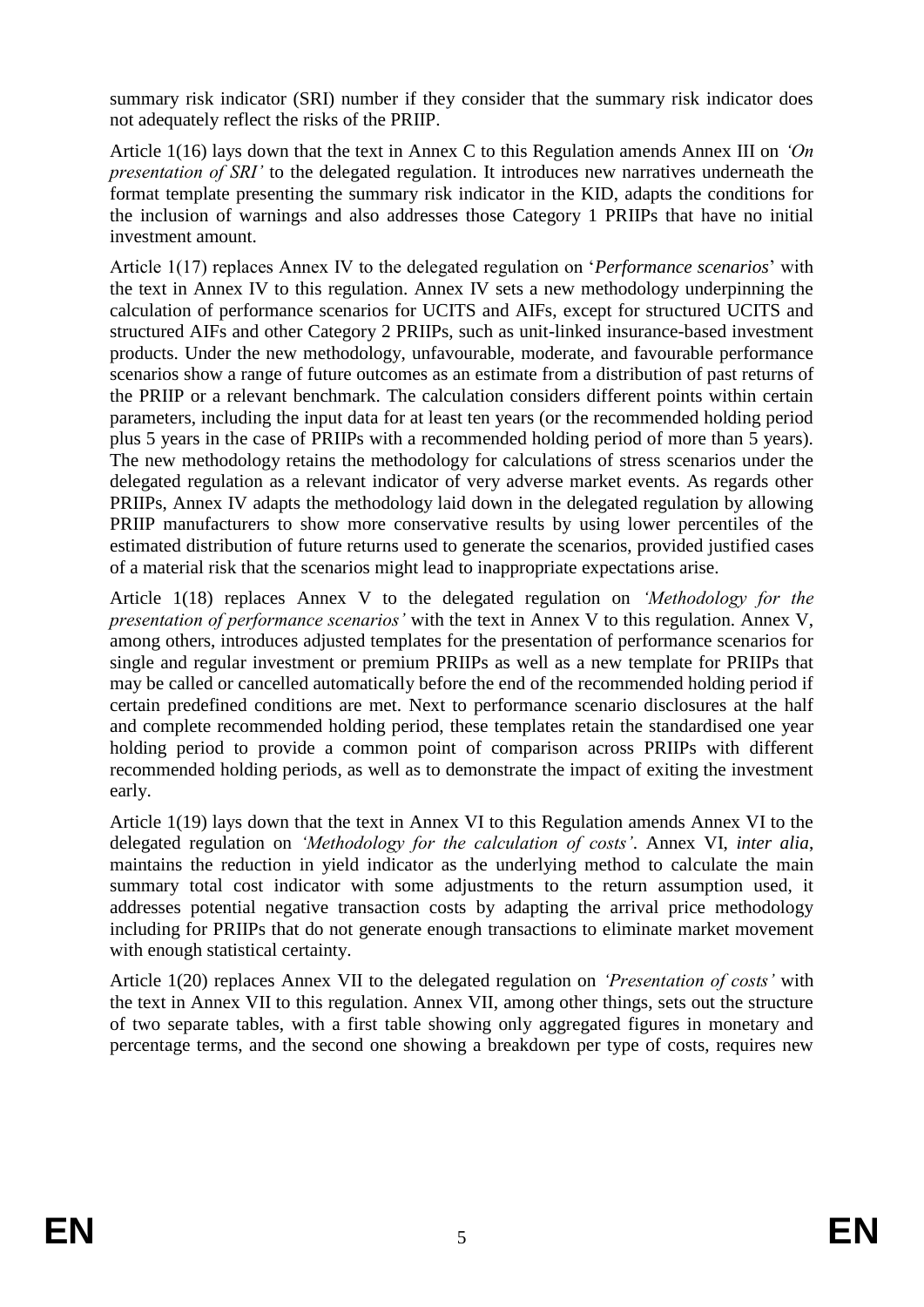description of reduction in yield, and specific cost breakdowns by PRIPs falling in the scope of Directive  $2014/65/EU<sup>11</sup>$  and by insurance-based investment products.

Article 1(21) lays down that the text in Annex VIII to this regulation inserts in the delegated regulation a new Annex VIII on *'Content and presentation of past performance information'*. Annex VIII specifies the methodology and rules for presenting disclosures of past performance. It also specifies for which types of PRIIPs such disclosures are mandatory. The new Annex VIII to the delegated regulation includes certain adapted rules laid down in Commission Regulation (EU) No 583/2010.

 $11$ Directive 2014/65/EU of the European Parliament and of the Council of 15 May 2014 on markets in financial instruments and amending Directive 2002/92/EC and Directive 2011/61/EU (OJ L 173, 12.6.2014, p. 349).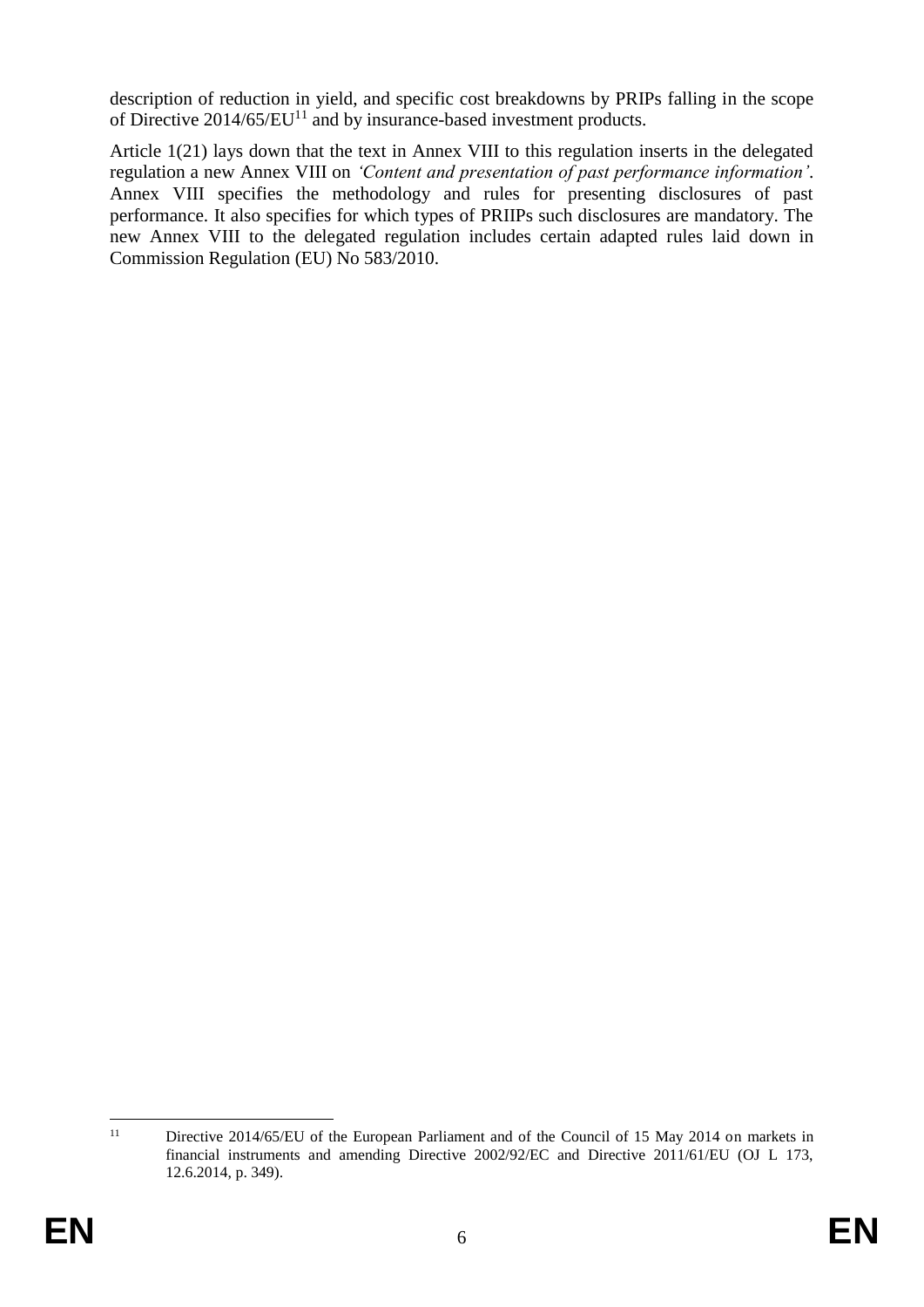## **COMMISSION DELEGATED REGULATION (EU) …/...**

#### **of 7.9.2021**

**amending the regulatory technical standards laid down in Commission Delegated Regulation (EU) 2017/653 as regards the underpinning methodology and presentation of performance scenarios, the presentation of costs and the methodology for the calculation of summary cost indicators, the presentation and content of information on past performance and the presentation of costs by packaged retail and insurance-based investment products (PRIIPs) offering a range of options for investment and alignment of the transitional arrangement for PRIIP manufacturers offering units of funds referred to in Article 32 of Regulation (EU) No 1286/2014 of the European Parliament and of the Council as underlying investment options with the prolonged transitional arrangement laid down in that Article**

(Text with EEA relevance)

#### THE EUROPEAN COMMISSION,

Having regard to the Treaty on the Functioning of the European Union,

Having regard to Regulation (EU) No 1286/2014 of the European Parliament and of the Council of 26 November 2014 on key information documents for packaged retail and insurance-based investment products  $(\overrightarrow{PRIPs})^{12}$ , and in particular Article 8(5) and Article  $10(2)$  thereof,

Whereas:

- (1) Experience gained during the first years of application of Commission Delegated Regulation (EU)  $2017/653^{13}$  has shown that certain elements of presentation and content of key information documents need to be revised. Such revision is necessary to ensure that retail investors continue to be provided with appropriate information across the range of different types of packaged retail and insurance-based investment products ('PRIIPs'), irrespective of the particular market circumstances, in particular when there has been a sustained period of positive market performance.
- (2) To provide retail investors with information that is understandable, not misleading, and relevant for different types of PRIIPs, performance scenarios shown in the key information documents should not provide an overly positive outlook for potential future returns. The performance of underlying investments and the performance of non-structured investment funds and other similar PRIIPs are directly linked. The underpinning methodology for the presentation of performance scenarios should therefore be adapted to avoid relying on a statistical method which produces performance scenarios that could amplify observed returns. The underpinning

<sup>1</sup> <sup>12</sup> OJ L 352, 9.12.2014, p. 1.<br>
Commission Delegated Ba

<sup>13</sup> Commission Delegated Regulation (EU) 2017/653 of 8 March 2017 supplementing Regulation (EU) No 1286/2014 of the European Parliament and of the Council on key information documents for packaged retail and insurance-based investment products (PRIIPs) by laying down regulatory technical standards with regard to the presentation, content, review and revision of key information documents and the conditions for fulfilling the requirement to provide such documents (OJ L 100, 12.4.2017, p. 1).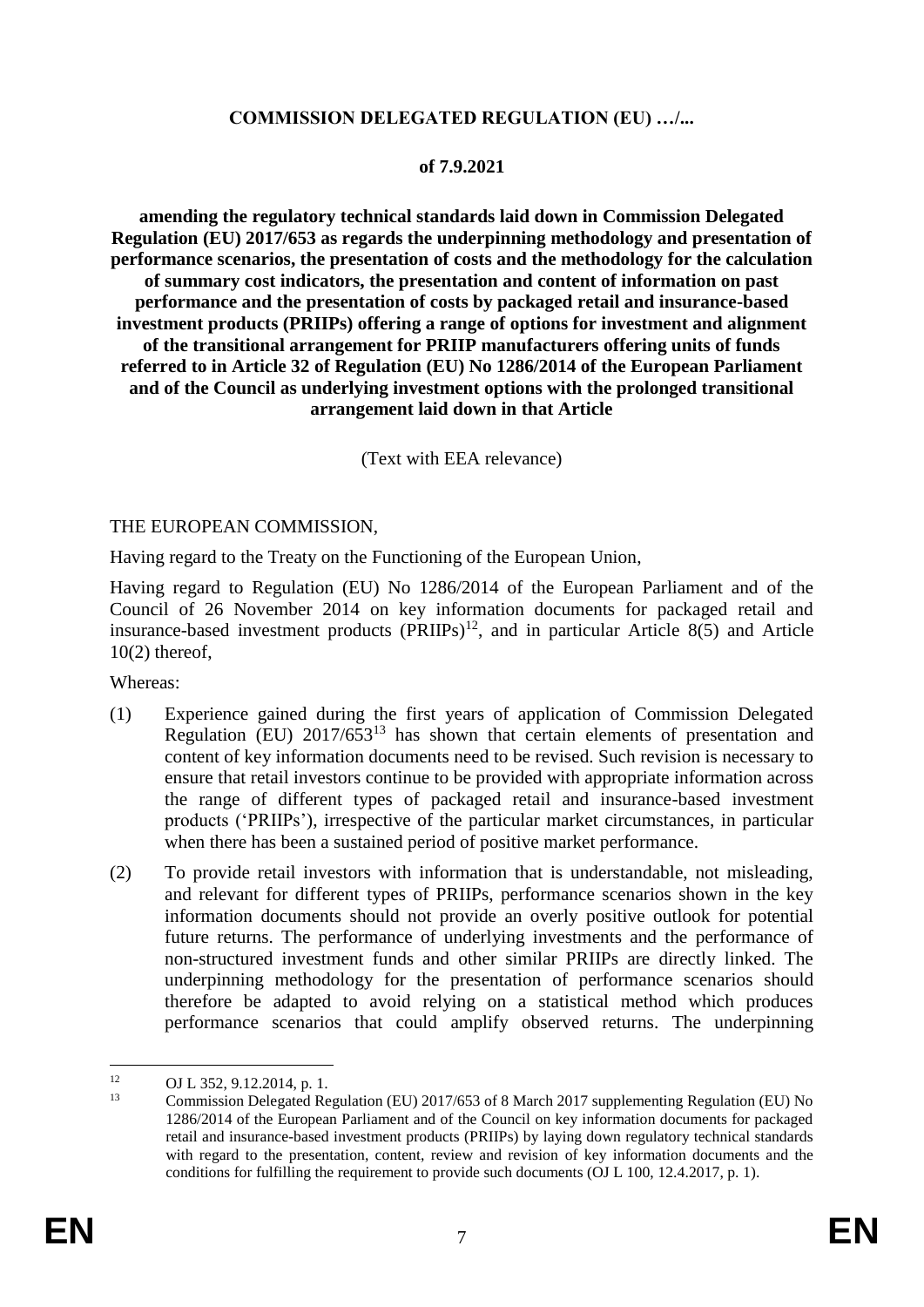methodology for the presentation of performance scenarios should also be adapted to ensure that those scenarios are based on a longer period of observed returns, capturing both periods of positive and negative growth, thus providing more stable performance scenarios over time and minimising pro-cyclical outcomes. The ability of the methodology for the presentation of performance scenarios to provide appropriate forward-looking estimates has been demonstrated through back-testing which compared the outcomes of that methodology with actual observed performance of PRIIPs.

- (3) To avoid that performance scenarios are considered as best estimate forecasts, it is necessary to impose more prominent warnings about those scenarios. The disclosure, in simple terms, of additional details on the assumptions on which those scenarios are based should also reduce the risk of inappropriate expectations on possible future returns.
- (4) Information on costs is important for retail investors when comparing different PRIIPs. To enable retail investors to better understand the different types of cost structures of different PRIIPs and the relevance of those structures to their individual circumstances, information in the key information documents on costs should include a description of the main cost elements. Furthermore, to facilitate advising on and selling PRIIPs, the indicators for individual cost elements should be aligned with information disclosed under sectoral Union legislation, in particular Directive 2014/65/EU of the European Parliament and of the Council<sup>14</sup> and Directive (EU)  $2016/97$  of the European Parliament and of the Council<sup>15</sup>. At the same time, it is necessary to ensure comparability across all types of PRIIPs with regard to total costs. The meaning of summary cost indicators in key information documents should be clarified, so that retail investors are able to better understand such summary cost indicators.
- (5) To better take into account economic features of certain asset classes and those PRIIPs that do not generate enough transactions to eliminate market movements with enough statistical certainty, the revised methodology for the calculation of transaction costs should use a more differentiated and proportionate approach. That methodology should also eliminate the potential occurrence of negative transaction costs to avoid the risk of confusing retail investors.
- (6) For PRIIPs offering a range of options for investment, an adjusted presentation of information on costs should be laid down to improve the understanding by retail investors of the cost implications of those different investment options.
- (7) To allow retail investors to observe, understand and compare the occurrence of volatility in the returns of linear PRIIPs and linear underlying investment options as well as previous performance in given market circumstances, it is necessary to lay down certain requirements on the standardised content and presentation of past performance in Delegated Regulation (EU) 2017/653, by incorporating and adapting certain rules laid down in Commission Regulation (EU) No 583/2010<sup>16</sup>. The

 $14$ Directive 2014/65/EU of the European Parliament and of the Council of 15 May 2014 on markets in financial instruments and amending Directive 2002/92/EC and Directive 2011/61/EU (OJ L 173, 12.6.2014, p. 349).

<sup>&</sup>lt;sup>15</sup> Directive (EU) 2016/97 of the European Parliament and of the Council of 20 January 2016 on insurance distribution (OJ L 26, 2.2.2016, p. 19).

<sup>&</sup>lt;sup>16</sup> Commission Regulation (EU) No 583/2010 of 1 July 2010 implementing Directive 2009/65/EC of the European Parliament and of the Council as regards key investor information and conditions to be met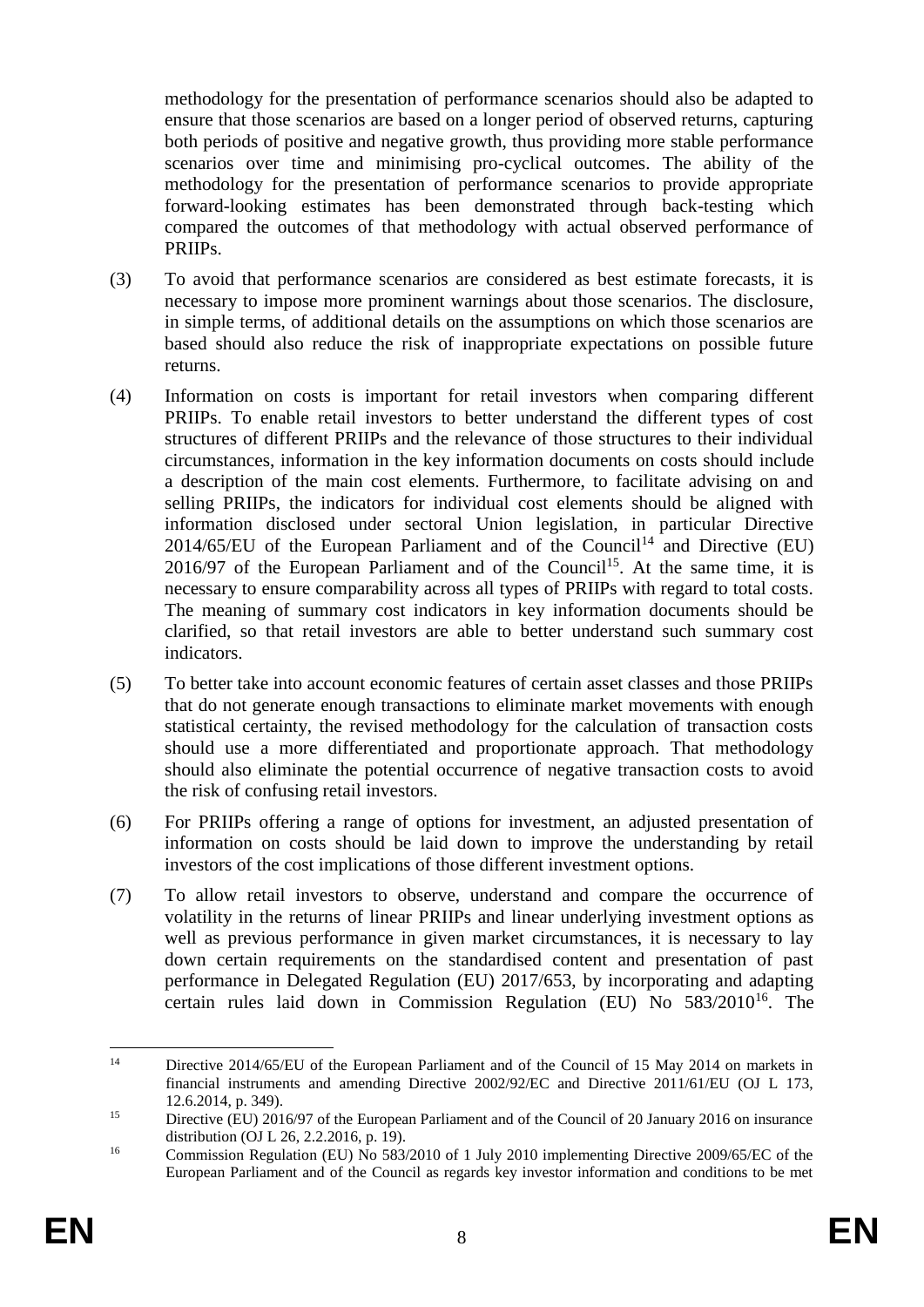standardised content and presentation of past performance should complement the information provided by performance scenarios. The key information documents for those linear PRIIPs and linear underlying investment options should contain in the section titled 'Other relevant information' cross-references to separate documents or websites with past performance information.

- (8) Pursuant to Article 32(1) of Regulation (EU) No 1286/2014, management companies, investment companies and persons advising on, or selling, units of UCITS are exempt from the obligations under that Regulation until 31 December 2021. When a Member State applies rules on the format and content of the key information document, as laid down in Articles 78 to 81 of Directive 2009/65/EC of the European Parliament and of the Council<sup>17</sup>, to non-UCITS funds offered to retail investors, the exemption laid down in Article 32(1) of Regulation (EU) No 1286/2014 applies to management companies, investment companies and persons advising on, or selling, units of such funds to retail investors. To provide those funds with a consistent transitional legal regime, Article 14(2) of Delegated Regulation 2017/653 which, in accordance with Article 18 of that Delegated Regulation applies until 31 December 2021, allows manufacturers of packaged retail and insurance-based investment products ('PRIIP manufacturers') to continue using such documents drawn up in accordance with Articles 78 to 81 of Directive 2009/65/EC, where at least one of the underlying investment options is a UCITS or non-UCITS fund. The Commission proposal for a Regulation of the European Parliament and the Council<sup>18</sup> amending Regulation (EU) No  $1286/2014$ proposes to extend the transitional arrangements referred to in Article 32 thereof until 30 June 2022. It is necessary to enable PRIIP manufacturers to continue using documents drawn up in accordance with Articles 78 to 81 of Directive 2009/65/EC for as long as those transitional arrangements are in place.
- (9) Delegated Regulation (EU) 2017/653 should therefore be amended accordingly.
- (10) This Regulation is based on the draft regulatory technical standards submitted to the Commission by the European Banking Authority, the European Insurance and Occupational Pensions Authority, and the European Securities and Markets Authority (the 'European Supervisory Authorities').
- (11) The European Supervisory Authorities have conducted open public consultations on the draft regulatory technical standards on which this Regulation is based, analysed the potential related costs and benefits, and requested the advice of the Banking Stakeholder Group established in accordance with Article 37 of Regulation (EU) No 1093/2010 of the European Parliament and of the Council<sup>19</sup>, the Insurance and Reinsurance Stakeholder Group established in accordance with Article 37 of Regulation (EU) No 1094/2010 of the European Parliament and of the Council<sup>20</sup>, and

1

when providing key investor information or the prospectus in a durable medium other than paper or by means of a website (OJ L 176, 10.7.2010, p. 1).

<sup>&</sup>lt;sup>17</sup> Directive 2009/65/EC of the European Parliament and of the Council of 13 July 2009 on the coordination of laws, regulations and administrative provisions relating to undertakings for collective investment in transferable securities (UCITS) (recast) (OJ L 302, 17.11.2009, p. 32).

<sup>&</sup>lt;sup>18</sup> COM(2021)397.

<sup>19</sup> Regulation (EU) No 1093/2010 of the European Parliament and of the Council of 24 November 2010 establishing a European Supervisory Authority (European Banking Authority), amending Decision No 716/2009/EC and repealing Commission Decision 2009/78/EC (OJ L 331, 15.12.2010, p. 12).

<sup>&</sup>lt;sup>20</sup> Regulation (EU) No 1094/2010 of the European Parliament and of the Council of  $24$  November 2010 establishing a European Supervisory Authority (European Insurance and Occupational Pensions Authority), amending Decision No 716/2009/EC and repealing Commission Decision 2009/79/EC (OJ L 331, 15.12.2010, p. 48).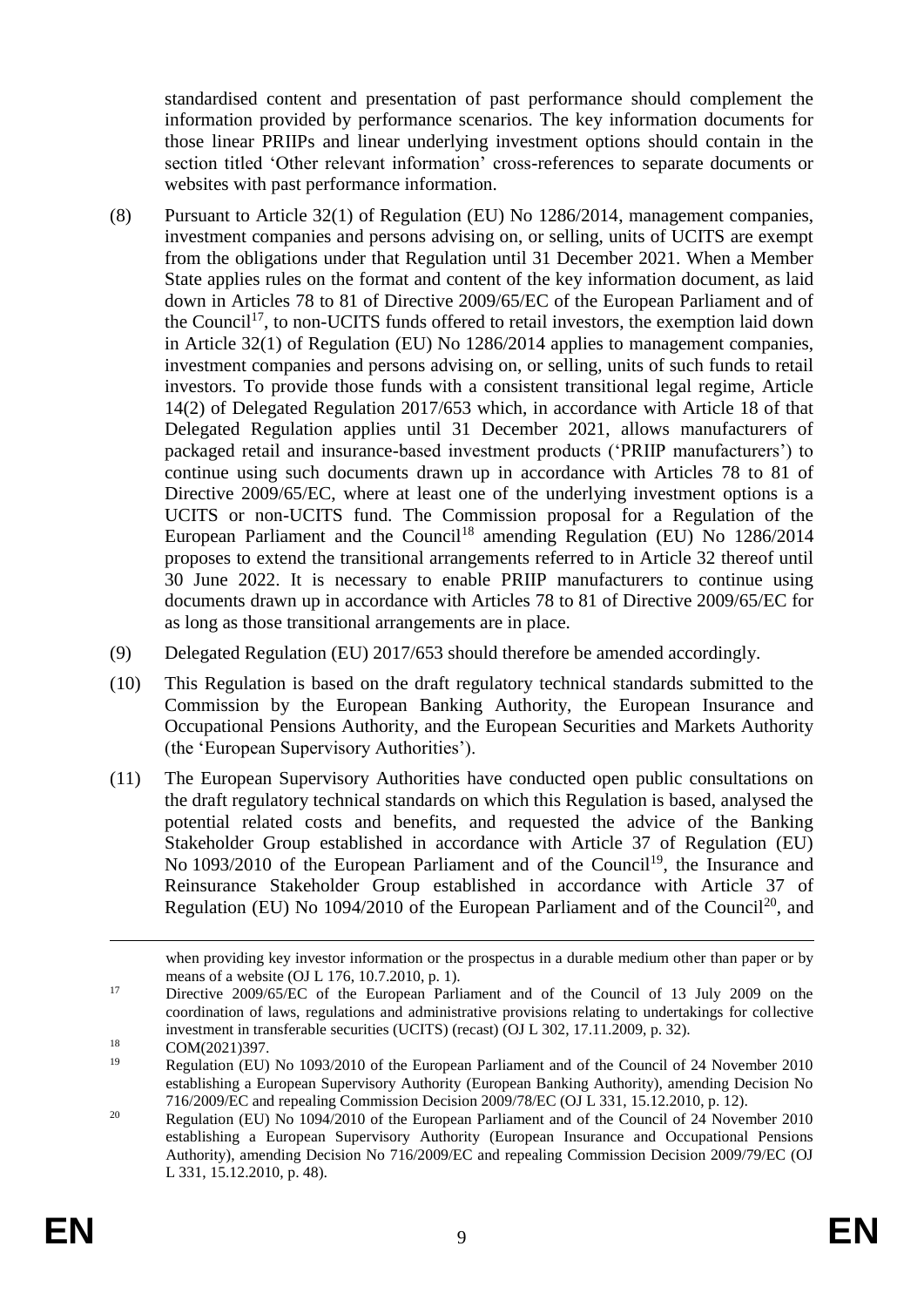the Securities and Markets Stakeholder Group established in accordance with Article 37 of Regulation (EU) No 1095/2010 of the European Parliament and of the Council<sup>21</sup>.

- (12) Given the fact that the regulatory technical standards are closely related and in order to ensure that the requirements introduced by them are fully consistent, it is appropriate to adopt a single legal act amending the regulatory technical standards laid down in Delegated Regulation (EU) 2017/653.
- (13) To give PRIIP manufacturers, and persons advising on, or selling, PRIIPs sufficient time to prepare for the obligation to draw up a KID in accordance with the new requirements this Regulation should apply from 1 July 2022,

HAS ADOPTED THIS REGULATION:

#### *Article 1*

Delegated Regulation (EU) 2017/653 is amended as follows:

- (1) Article 1 is amended as follows:
	- (a) in the first paragraph, the following points (f) to (i) are added:

"(f) where applicable, in cases where the PRIIP manufacturer forms part of a group of companies for legal, administrative or marketing purposes, the name of that group;

(g) where the PRIIP takes the form of an undertaking for collective investment in transferable securities (UCITS) or an alternative investment fund (AIF), the identification of the UCITS or AIF including the share class or investment compartment thereof, stated prominently;

(h) authorisation details, where applicable;

(i) where the PRIIP takes the form of a UCITS or AIF and in cases where a UCITS is managed by a management company as defined in Article 2(1), point (b), of Directive 2009/65/EC or where it is an investment company as referred to in Article 27 of that Directive (collectively 'UCITS management company') which is exercising in respect of that UCITS rights under Article 16 of that Directive, or in cases where an AIF is managed by an alternative investment fund manager (AIFM) which is exercising in respect of that AIF rights under Articles 31, 32 and 33 of Directive 2011/61/EU of the European Parliament and of the Council<sup>\*</sup>, an additional statement in respect of that fact shall be included.

(b) the following paragraph is added:

\_\_\_\_\_\_\_\_\_\_\_\_\_\_\_\_\_\_\_\_\_\_\_\_

"For the purposes of the first paragraph, point (g), in the case of an investment compartment or share class, the name of the UCITS or AIF shall follow the

Directive 2011/61/EU of the European Parliament and of the Council of 8 June 2011 on Alternative Investment Fund Managers and amending Directives 2003/41/EC and 2009/65/EC and Regulations (EC) No 1060/2009 and (EU) No 1095/2010 (OJ L 174, 1.7.2011, p. 1).";

 $21$ <sup>21</sup> Regulation (EU) No 1095/2010 of the European Parliament and of the Council of 24 November 2010 establishing a European Supervisory Authority (European Securities and Markets Authority), amending Decision No 716/2009/EC and repealing Commission Decision 2009/77/EC (OJ L 331, 15.12.2010, p. 84).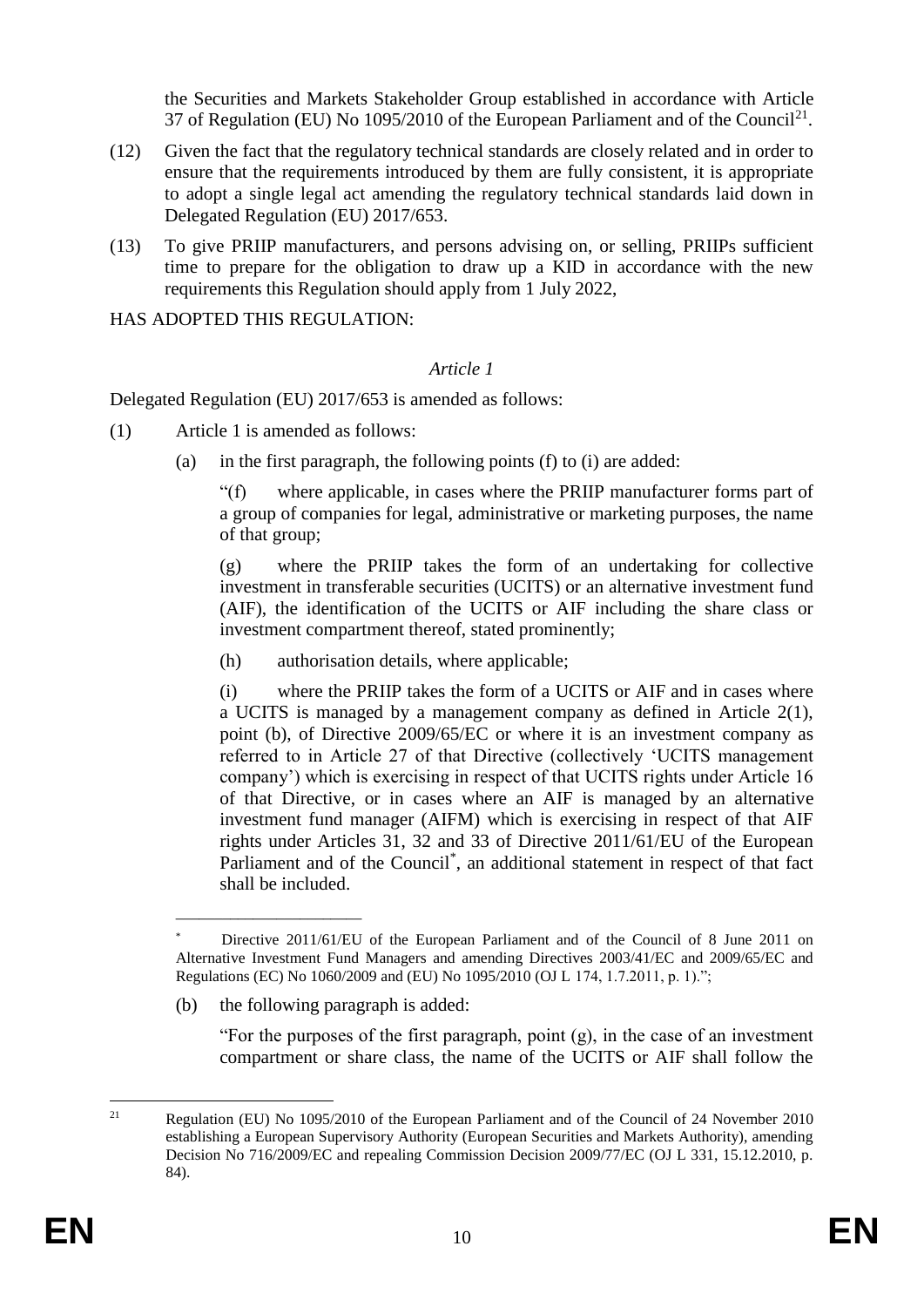compartment or share class name. Where a code number identifying the UCITS or AIF, investment compartment or share class exists, it shall form part of the identification of the UCITS or AIF.";

- (2) Article 2 is amended as follows:
	- (a) the following paragraphs 2a, 2b and 2c are inserted:

"2a. Where the PRIIP takes the form of a UCITS or an AIF, the information in the section entitled 'What is this product?' of the key information document shall cover those essential features of a UCITS or AIF about which a retail investor shall be informed, even where those features do not form part of the description of objectives and investment policy in the prospectus of a UCITS as referred to in Article 68 of Directive 2009/65/EC or the description of the investment strategy and objectives of the AIF referred to in Article 23(1), point (a), of Directive 2011/61/EU, including:

- (a) the main categories of eligible financial instruments that are the object of investment;
- (b) the possibility that the retail investor may redeem units of UCITS or AIF on demand, qualifying that statement with an indication as to the frequency of dealing in units, or where applicable a statement that there is no possibility to redeem units on demand;
- (c) whether the UCITS or AIF has a particular target in relation to any industrial, geographic or other market sectors or specific classes of assets;
- (d) whether the UCITS or AIF allows for discretionary choices in regards to the particular investments that are to be made, and whether this approach includes or implies a reference to a benchmark and if so, which one;
- (e) whether dividend income is distributed or reinvested.

For the purposes of the first subparagraph, point (d), where a reference to a benchmark is implied, the degree of freedom available in relation to that benchmark shall be indicated, and where the UCITS or AIF has an index tracking objective, this shall be stated.

2b. The information referred to in paragraph 2a shall include the following, where relevant:

- (a) where the UCITS or AIF invests in debt securities, an indication of whether those debt securities are issued by corporate bodies, governments or other entities, and, where applicable, any minimum rating requirements ;
- (b) where the UCITS or AIF is a structured investment fund, an explanation in simple terms of all elements necessary for a correct understanding of the pay-off and the factors that are expected to determine performance, including references, where necessary, to the details on the algorithm and its workings which appear in the prospectus of the UCITS or the description of the investment strategy and objectives of the AIF;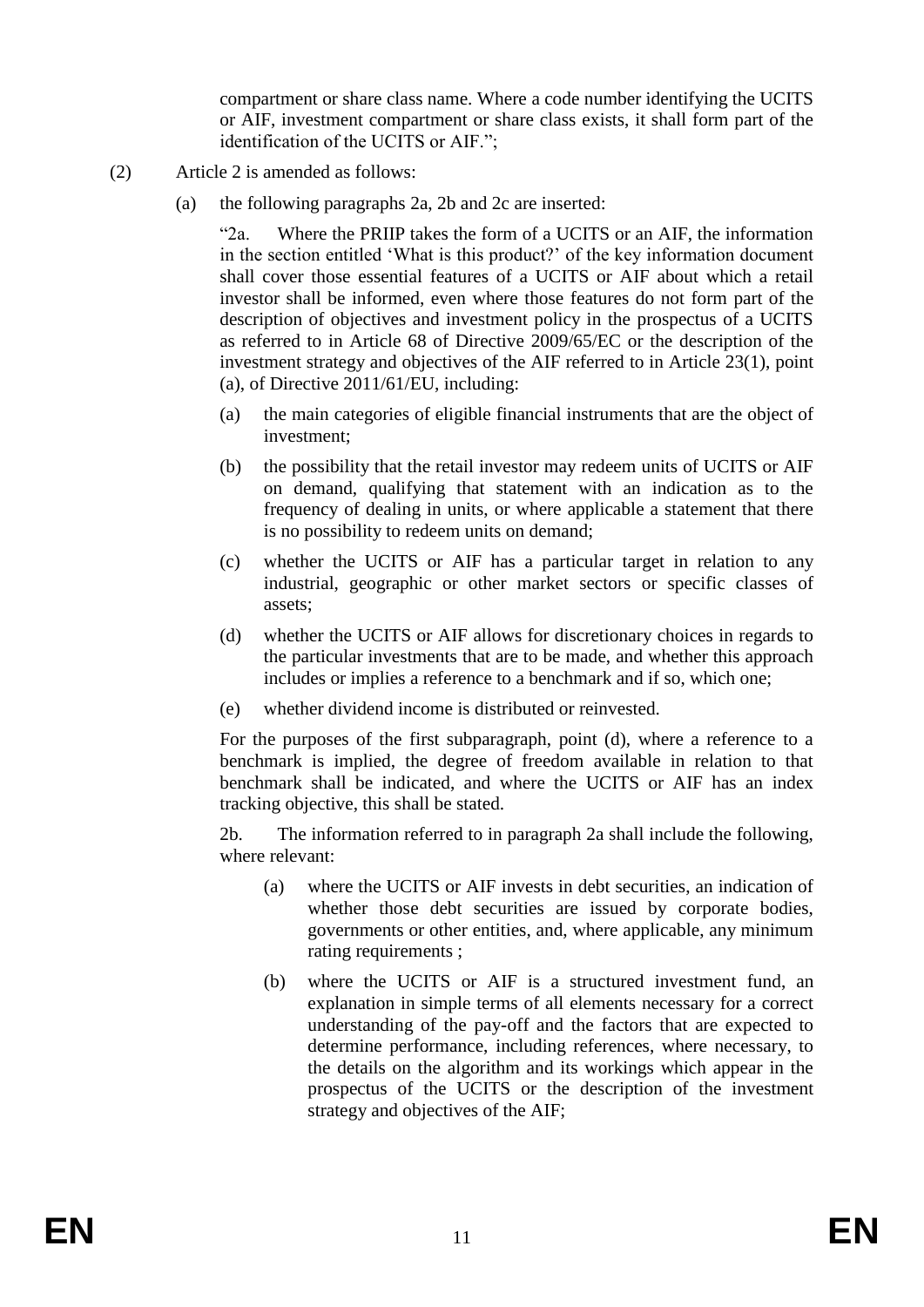- (c) where the choice of assets is guided by specific criteria, an explanation of those criteria, such as 'growth', 'value' or 'high dividends';
- (d) where specific asset management techniques are used, which may include hedging, arbitrage or leverage, an explanation in simple terms of the factors that are expected to determine the performance of the UCITS or AIF.

2c. The information referred to in paragraphs 2a and 2b shall distinguish between the broad categories of investments as specified in paragraph 2a, points (a) and (c), and paragraph 2b, point (a), and the approach to those investments to be adopted by a UCITS management company or an AIFM as specified in paragraph 2a, point (d) and paragraph 2b, points (b), (c) and (d).

The section entitled 'What is this product?' of the key information document may contain other elements than those listed in paragraphs 2a and 2b, including the description of the UCITS or AIF's investment strategy, where those elements are necessary to adequately describe the objectives and investment policy of the UCITS or AIF.";

(b) the following paragraphs 6 and 7 are added:

"6. Where the PRIIP takes the form of a UCITS or an AIF, the identification and explanation of risks referred to in Annexes II and III to this Regulation shall be consistent with the internal process for identifying, measuring, managing and monitoring risk adopted by the UCITS' management company in accordance with Directive 2009/65/EC or by AIFMs in accordance with Directive 2011/61/EU. Where a management company manages more than one UCITS or where an AIFM manages more than one AIF, the risks shall be identified and explained in a consistent manner.

7. Where the PRIIP takes the form of a UCITS or an AIF, the section entitled 'What is this product?' of the key information document shall contain the following information for every Member State in which the UCITS or AIF is marketed:

- (a) the name of the depositary;
- (b) where and how to obtain further information about the UCITS or AIF, copies of the UCITS' prospectus or copies of the description of the investment strategy and objectives of the AIF, the latest annual report and any subsequent half-yearly report of the UCITS as referred to in Article 68(1), points (b) and (c), of Directive 2009/65/EC, or the latest annual report of the AIF as referred to in Article 22 of Directive 2011/61/EU, stating in which language or languages those documents are available, and that they may be obtained free of charge;
- (c) where and how to obtain other practical information, including where to find the latest prices of units.";
- (3) Article 5 is amended as follows:
	- (a) in paragraph 2, the following subparagraph is added: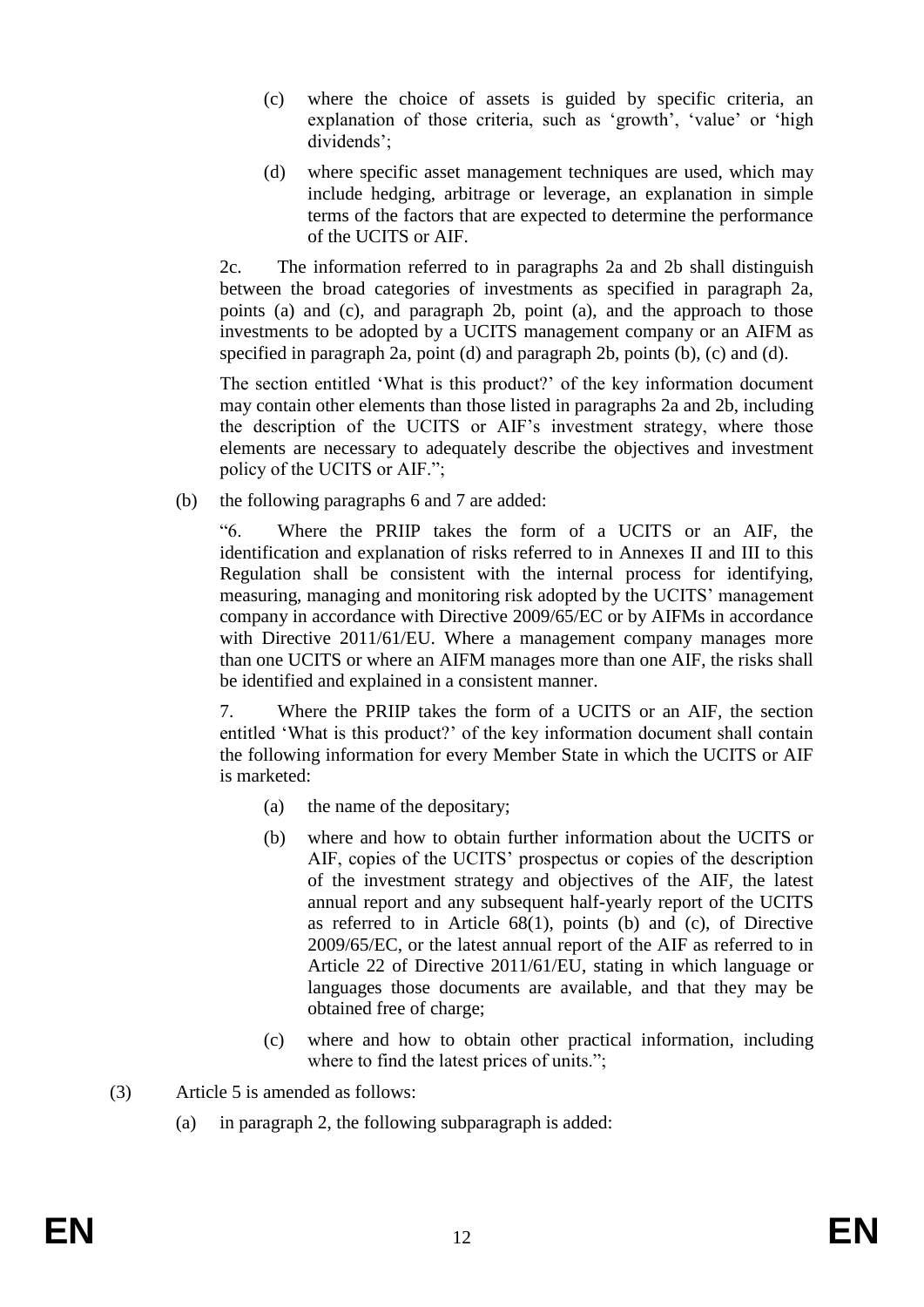"A prominent warning shall be added, where applicable, regarding the additional costs that may be charged by persons advising on, or selling, the PRIIP.";

(b) paragraph 3 is replaced by the following:

"3. In the 'Composition of costs' table in the section titled 'What are the costs?' of the key information document, PRIIP manufacturers shall specify summary indicators of the following types of costs:

- (a) any one-off costs, such as entry and exit costs;
- (b) any recurring costs, separating portfolio transaction costs and other recurring costs;
- (c) any incidental costs, such as performance fees or carried interest.";
- (c) paragraph 4 is replaced by the following:

"4. PRIIP manufacturers shall describe each of the different costs included in the 'Composition of costs' table in the section titled 'What are the costs?' of the key information document, in accordance with Annex VII, and shall specify where and how those costs may differ from the actual costs the retail investor may incur, and where and how such costs may depend on whether the retail investor does or does not exercise certain options.";

(4) in Article 8, the following paragraph 3 is added:

"3. For UCITS as defined in point 1(a) of Annex VIII, AIFs as defined in point 1(b) of that Annex, or unit-linked insurance-based investment products as defined in point 1(c) of that Annex, the section titled "Other relevant information" of the key information document shall include:

- (a) a link to the website, or a reference to a document, where the information about past performance published by the PRIIP manufacturer in accordance with Annex VIII is made available;
- (b) the number of years for which past performance data is presented.

For PRIIPs referred to in Annex II, Part 1, point 5, that are open-ended funds, or other PRIIPs open to subscription, previous performance scenario calculations shall be published on a monthly basis and the section titled "Other relevant information" shall state where those calculations can be found.";

(5) the title of Chapter II is replaced by the following:

# **"CHAPTER II**

# **SPECIFIC PROVISIONS ON THE KEY INFORMATION DOCUMENTS BY PRIIPs OFFERING A RANGE OF OPTIONS FOR INVESTMENT";**

(6) in Article 10, points (a) and (b) are replaced by the following:

"(a) a key information document for each underlying investment option within the PRIIP, in accordance with Chapter I, including information about the PRIIP as a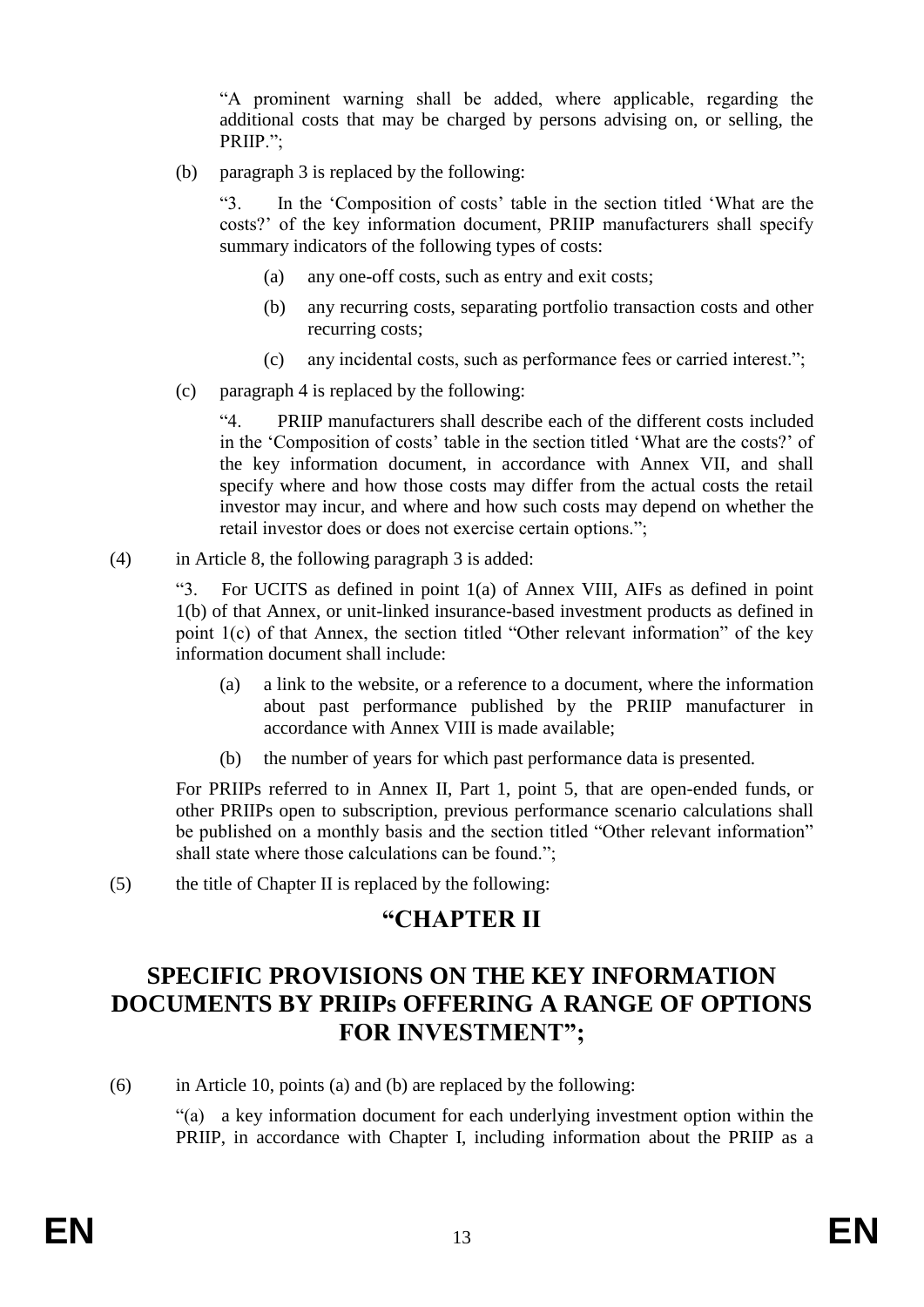whole, with each key information document reflecting the case that the retail investor invests in one investment option only;

(b) a generic key information document describing the PRIIP in accordance with Chapter I, unless otherwise specified in Articles 11 to 14, including a description of where the specific information on each underlying investment option can be found.";

- (7) in Article 11, point (c) is deleted;
- (8) Article 12 is amended as follows:
	- (a) in paragraph 1, point (d) is deleted;
	- (b) paragraph 2 is deleted;
- (9) Articles 13 and 14 are replaced by the following:

#### *"Article 13*

#### **'What are the costs?' section in the generic key information document**

In the section titled 'What are the costs?', by way of derogation from Article 5(1), point (b), PRIIP manufacturers shall specify the following:

(a) where the costs of the PRIIP other than the costs for the underlying investment option cannot be provided in a single figure, including where those costs vary depending on the underlying investment option selected:

(i) the range of costs for the PRIIP in the 'Costs over time' and 'Composition of costs' tables set out in Annex VII;

(ii) a statement indicating that the costs to the retail investor vary on the basis of the underlying investment options;

(b) where the costs of the PRIIP other than the costs for the underlying investment options can be provided in a single figure:

(i) those costs shown separately from the range of costs for the underlying investment options offered by the PRIIP in the 'Costs over time' and 'Composition of costs' tables set out in Annex VII;

(ii) a statement indicating that the total costs to the retail investor consist of a combination of the costs for the underlying investment options chosen and other costs of the PRIIP and vary on the basis of the underlying investment options.

#### *Article 14*

#### **Specific information on each underlying investment option**

The specific information on each underlying investment option, referred to in Article 10, point (b), shall be provided in a specific information document supplementing the generic key information document. PRIIP manufacturers shall include for each underlying investment option all of the following:

- (a) a comprehension alert, where relevant;
- (b) the investment objectives, the means for achieving them, and the intended target market as referred to in Article 2(2) and (3);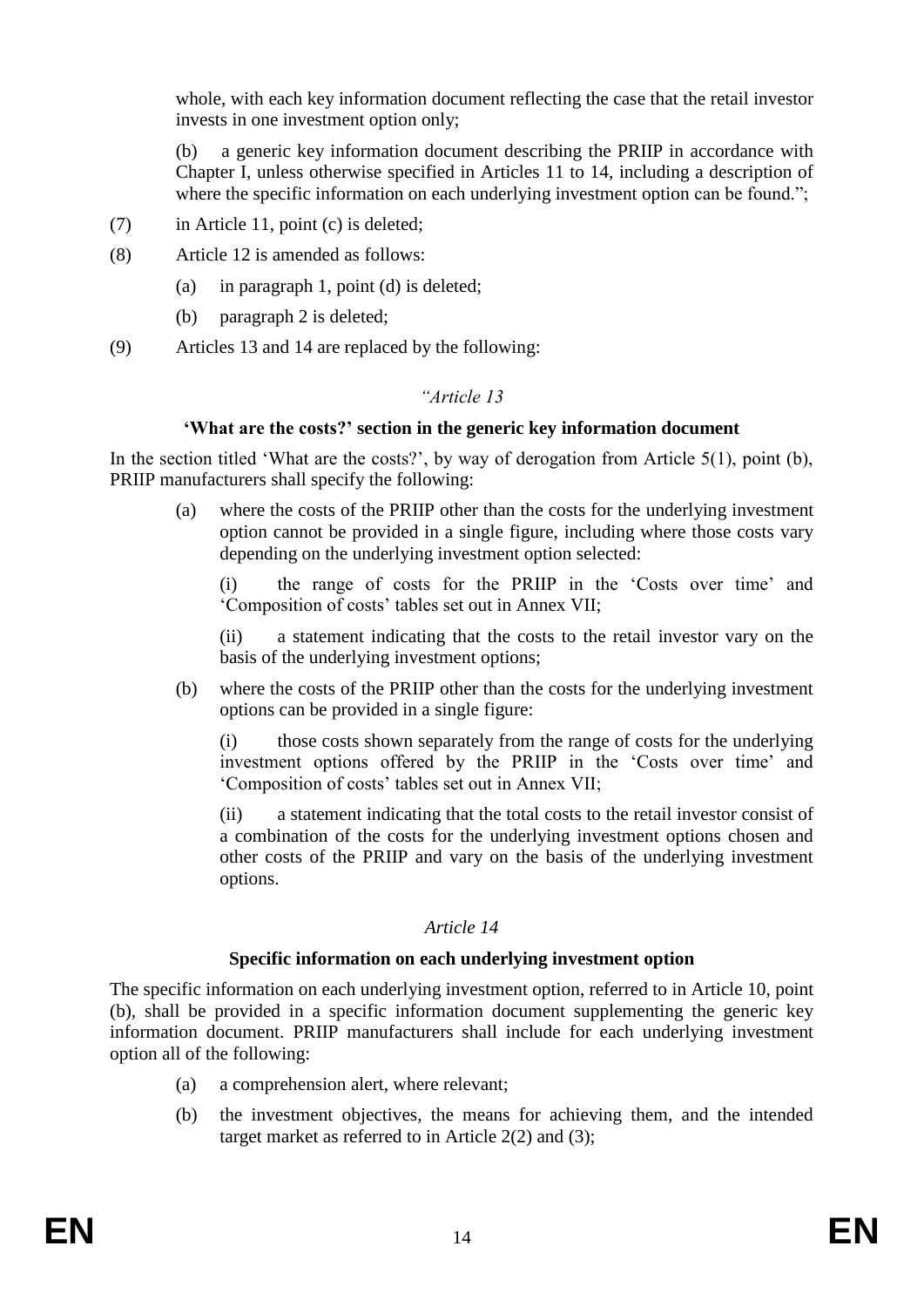- (c) a summary risk indicator and narrative, and performance scenarios, as referred to in Article 3;
- (d) a presentation of the costs, in accordance with Article 5, including a statement on whether or not those costs include all of the costs of the PRIIP in the case that the retail investor invests in that specific investment option only;
- (e) for underlying investment options that are UCITS as defined in point 1(a) of Annex VIII, AIFs as defined in point 1(b) of that Annex, or unit-linked insurance-based investment products as defined in point 1(c) of that Annex, information about past performance as required by Article 8(3).

The information referred to in points (a) to (e) of this paragraph shall follow the structure of the relevant parts of the template laid down in Annex I.";

(10) the following Chapter IIa is inserted:

# **"CHAPTER IIa**

# **SPECIFIC PROVISIONS ON THE KEY INFORMATION DOCUMENTS BY CERTAIN UCITS AND AIFs**

#### *Article 14a*

#### **Investment compartments of UCITS or AIFs**

- 1. Where a UCITS or AIF consists of two or more investment compartments, a separate key information document shall be produced for each individual compartment.
- 2. Each key information document referred to in paragraph 1 shall contain, in the section entitled 'What is this product?', the following information:
	- (a) a statement that the key information document describes a compartment of a UCITS or AIF, and, where applicable, that the prospectus of the UCITS or the description of the investment strategy and objectives of the AIF and periodic reports are prepared for the entire UCITS or AIF named at the beginning of the key information document;
	- (b) whether or not the assets and liabilities of each compartment are segregated by law and how this might affect the investor;
	- (c) whether or not the retail investor has the right to exchange his investment in units in one compartment for units in another compartment, and if so, where to obtain information about how to exercise that right.
- 3. Where the UCITS management company or the AIFM sets a charge for the retail investor to exchange his investment in accordance with paragraph 2, point (c), and that charge differs from the standard charge for buying or selling units, that charge shall be stated separately in the section entitled 'What are the costs?' of the key information document.

## *Article 14b*

## **Share classes of UCITS or AIFs**

1. Where a UCITS or AIF consists of more than one class of units or shares, the key information document shall be prepared for each class of units or shares.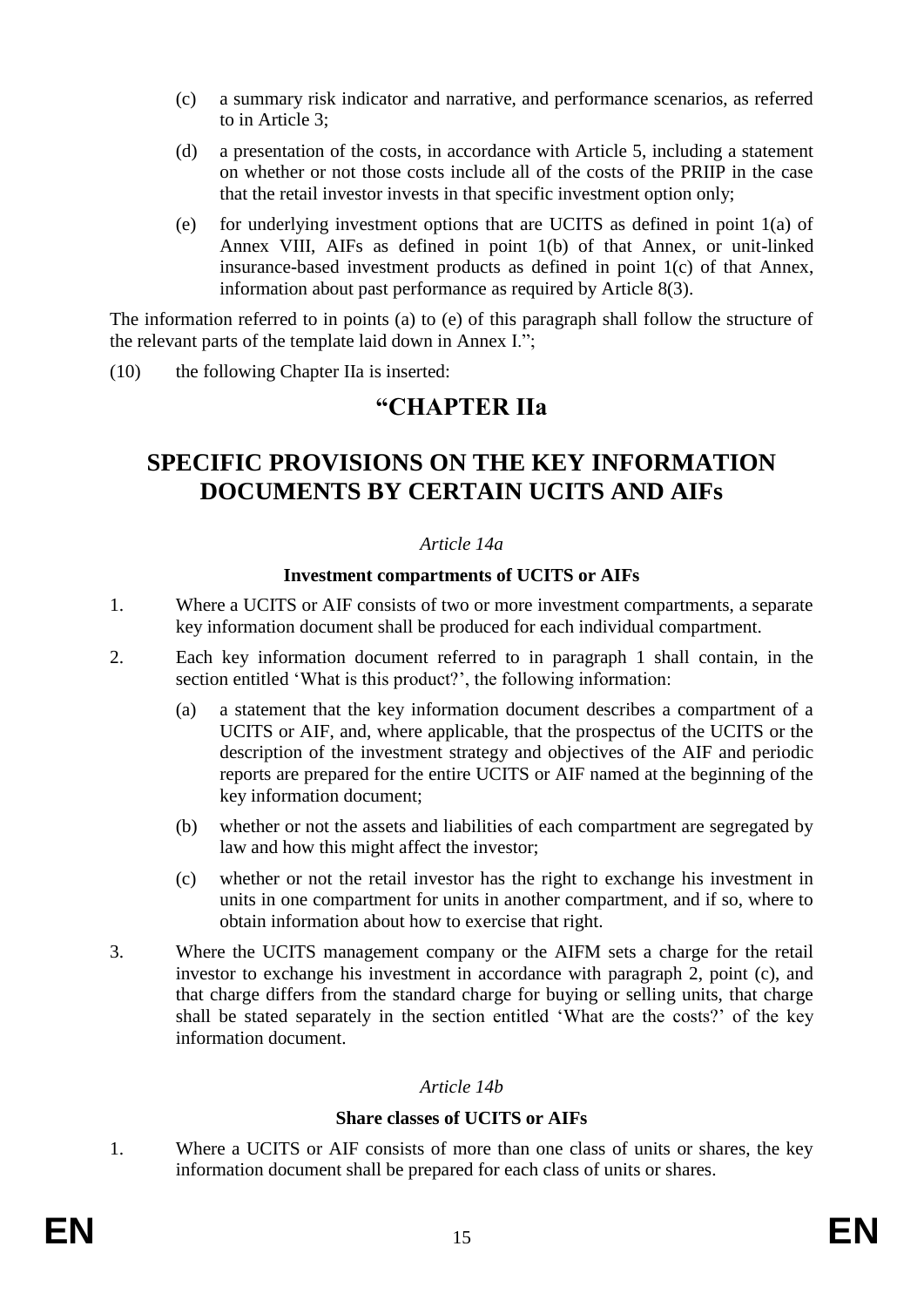- 2. The key information document pertinent to two or more classes of the same UCITS or AIF may be combined into a single key information document, provided that the resulting document fully complies with all requirements on length, language and presentation of the key information document.
- 3. The UCITS management company or AIFM may select a class to represent one or more other classes of the UCITS or AIF, provided the choice is fair, clear and not misleading to potential retail investors in those other classes. In such cases, the section entitled 'What are the risks and what could I get in return?' of the key information document shall contain the explanation of material risk applicable to any of the other classes being represented. A key information document based on the representative class may be provided to retail investors in the other classes.
- 4. Different classes shall not be combined into a composite representative class as referred to in paragraph 3.
- 5. The UCITS management company or AIFM shall keep a record of which other classes are represented by the representative class referred to in paragraph 3 and the grounds justifying that choice.
- 6. Where applicable, the section entitled 'What is this product?' of the key information document shall be supplemented by an indication of which class has been selected as representative, using the term by which it is designated in the UCITS' prospectus or in the description of the investment strategy and objectives of the AIF.
- 7. That section shall also indicate where retail investors can obtain information about the other classes of the UCITS or AIF that are marketed in their own Member State.

#### *Article 14c*

## **UCITS or AIFs as fund of funds**

- 1. Where the UCITS invests a substantial proportion of its assets in other UCITS or other collective investment undertakings as referred to in Article 50(1), point (e), of Directive 2009/65/EC, the description of the objectives and investment policy of that UCITS in the key information document shall include a brief explanation of how the other collective undertakings are to be selected on an ongoing basis. Where a UCITS is a fund of hedge funds the key information document shall include information about the purchase of non-EU AIFs that are not under supervision.
- 2. Where the AIF invests a substantial proportion of its assets in other UCITS or AIFs, paragraphs 1 and 2 shall apply *mutatis mutandis*.

## *Article 14d*

## **Feeder UCITS**

- 1. For feeder UCITS, as defined in Article 58 of Directive 2009/65/EC, the key information document shall contain, in the section entitled 'What is this product?' the following information specific to the feeder UCITS:
	- (a) a statement that the master UCITS' prospectus, key information document, and periodic reports and accounts are available to retail investors of the feeder UCITS upon request, how they may be obtained, and in which language(s);
	- (b) whether the items listed in point (a) of this paragraph are available in paper copies only or in other durable media, and whether any fee is payable for items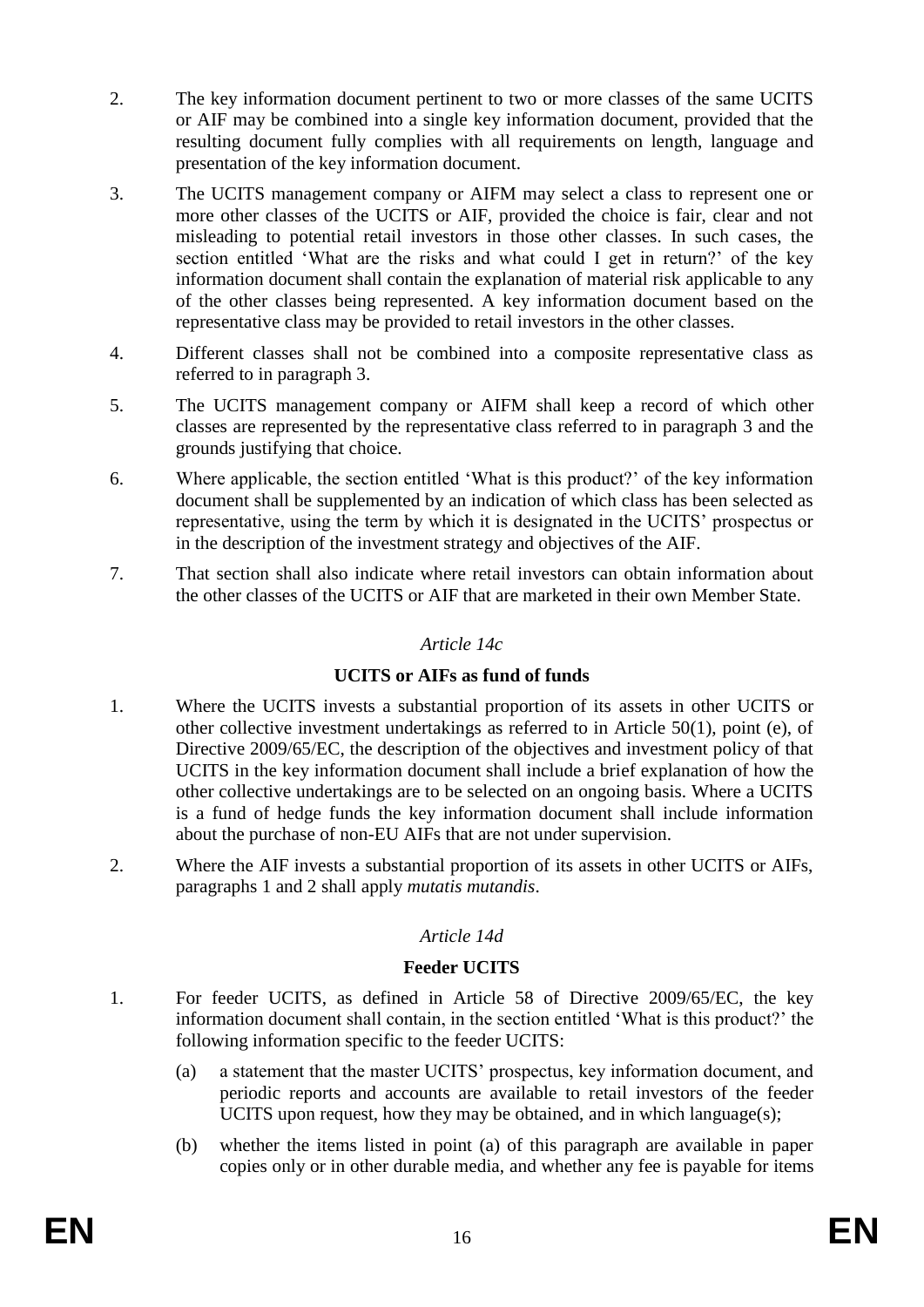not subject to free delivery in accordance with Article 63(5) of Directive 2009/65/EC;

- (c) where the master UCITS is established in a different Member State to the feeder UCITS, and where this may affect the feeder UCITS's tax treatment, a statement to this effect;
- (d) information about the proportion of the feeder UCITS' assets which is invested in the master UCITS;
- (e) a description of the master UCITS' objectives and investment policy, supplemented, as appropriate, by either of the following:

(i) an indication that the feeder UCITS' investment returns will be very similar to those of the master UCITS; or

(ii) an explanation of how and why the investment returns of the feeder and master UCITS may differ.

- 2. Where the risk and reward profile of the feeder UCITS differs in any material respect from that of the master UCITS, that fact and the reason for it shall be explained in the section entitled 'What are the risks and what could I get in return?' of the key information document.
- 3. Any liquidity risk and the relationship between purchase and redemption arrangements for the master and feeder UCITS shall be explained in the section entitled 'What are the risks and what could I get in return?' of the key information document.

#### *Article 14e*

#### **Structured UCITS or AIF**

Structured investment funds are UCITS or AIFs which provide retail investors, at certain predetermined dates, with algorithm-based payoffs that are linked to the performance, or to the realisation of price changes or other conditions, of financial assets, indices or reference portfolios or UCITS or AIFs with similar features.";

(11) in Article 15, paragraph 2, the following point (d) is added:

"(d) where the performance scenarios are based on appropriate benchmarks or proxies, the consistency of the benchmark or proxy with the objectives of the PRIIP.";

(12) the following Chapter IVa is inserted:

# **"Chapter IVa**

# **CROSS-REFERENCES**

## *Article 17a*

#### **Use of cross-references to other sources of information**

Without prejudice to Article 6 of Regulation (EU) No 1286/2014, cross-references to other sources of information, including the prospectus and annual or half-yearly reports, may be included in the key information document, provided that all information fundamental for the